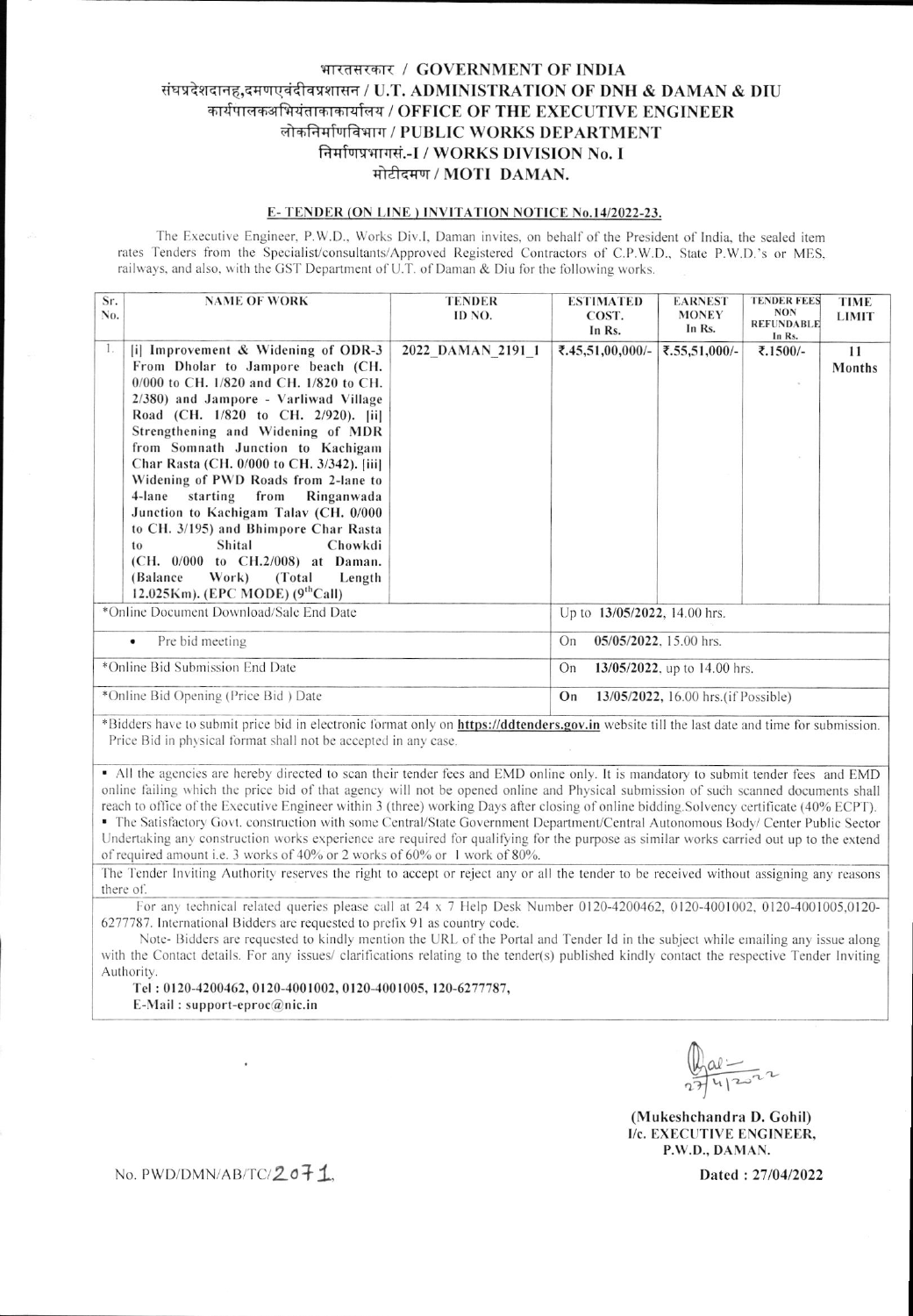Copy fd.w.cs. to P.S. to Administrator for kind perusal of Hon. Administrator. Secretariat. DNH & DD

COPY SUBMITTED FOR INFORMATION:-

The Advisor to the Administrator, Secretariat, DNH & DD.

The Finance Secretary, U.T. of DNH & Daman & Diu, Secretariat. DNH & DD.

The Collector U. T. of Daman & Diu, Collectorate, Daman.

The Superintending Engineer, PWD, DNH & DD.

Copy to :- N.I.C., Secretariat, Daman for publication on web site www.daman.nic.in.

Assistant Engineer, Sub Division No.I/II/III&IV, Daman. Please prepare Market Rate Justification statement / cost based on prevailing Market Rates on the last date of submission of tender and submit the same to this office within 3 days.